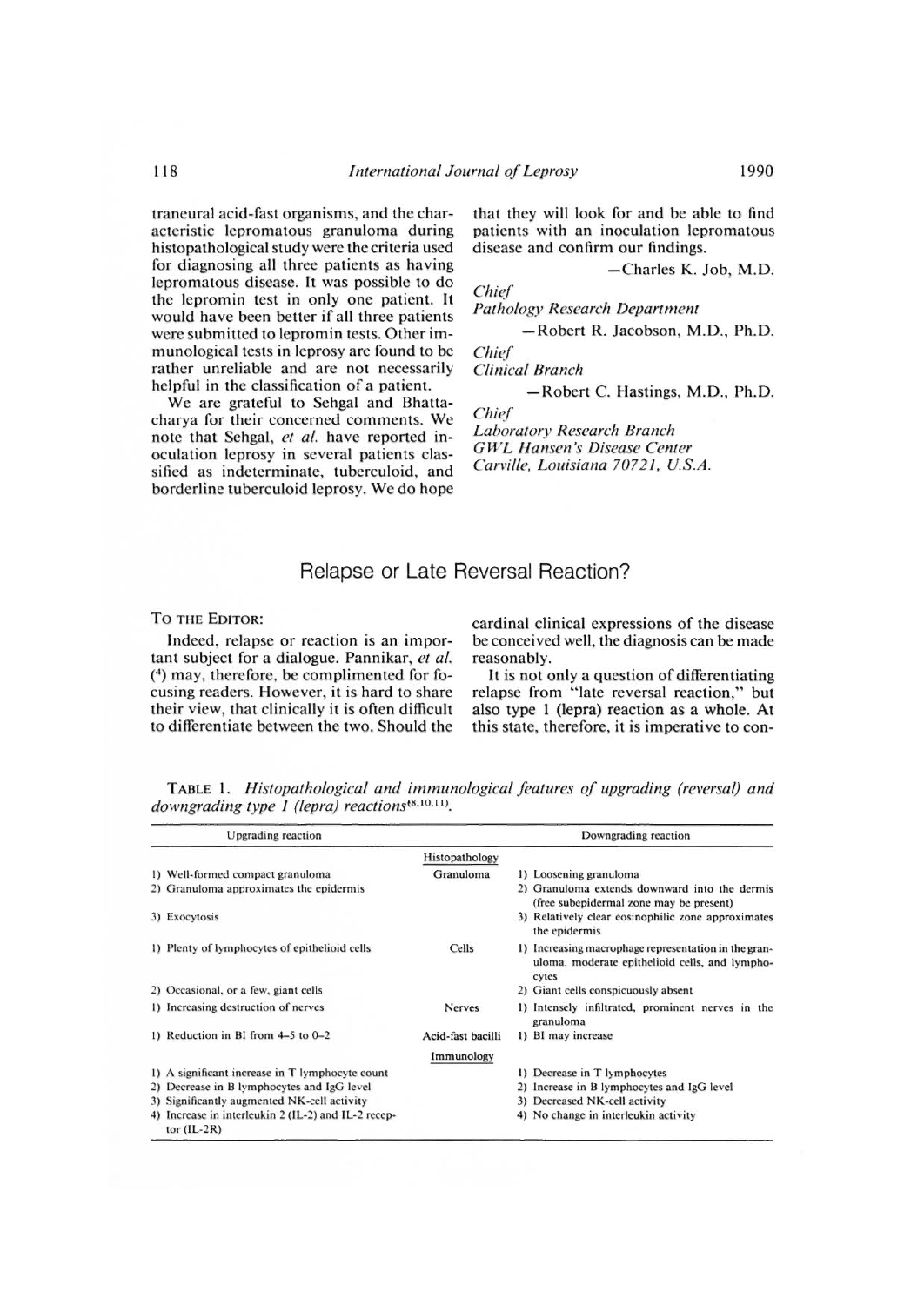| 119<br>58, 1<br>Correspondence<br>TABLE 2. Criteria for downgrading reaction and downgrading per se. |                                                            |  |
|------------------------------------------------------------------------------------------------------|------------------------------------------------------------|--|
| Downgrading reaction                                                                                 | Downgrading per se                                         |  |
|                                                                                                      | Morphology                                                 |  |
| 1) Lesions in downgrading reaction show                                                              | 1) Change in morphology as follows:                        |  |
| a) Erythema                                                                                          | a) From well-defined to ill-defined                        |  |
| b) Edema                                                                                             | b) Irregular or serrated margins                           |  |
| c) "Inverted saucer" appearance                                                                      | c) New satellite lesions                                   |  |
| d) Expansion of lesions                                                                              | 2) Conspicuous absence of edema and tenderness             |  |
| e) Appearance of new lesions                                                                         |                                                            |  |
|                                                                                                      | Number                                                     |  |
| 1) Increase in number of lesions with preceding features                                             | 1) Increase in number of lesions beyond 3 to uncountable   |  |
|                                                                                                      | Nerves                                                     |  |
| 1) Excruciatingly tender enlarged nerves                                                             | 1) Increase in number of nerves involved, which may or may |  |
|                                                                                                      | not be tender                                              |  |
|                                                                                                      | <b>Bacterial</b> index                                     |  |
| 1) BI may or may not show significant change                                                         | 1) BI increases from 0-2 to 4-5                            |  |
|                                                                                                      | Lepromin                                                   |  |
| 1) May or may not change significantly                                                               | 1) Lepromin changes from $++$ to $\pm$                     |  |
|                                                                                                      | Histopathology                                             |  |
| Granuloma shows<br>$\left  \right $                                                                  | 1) Granuloma shows similar changes as in downgrading re-   |  |
| a) Loosening of granuloma                                                                            | action; however, edema is conspicuously absent             |  |
| b) Increase in histiocytes                                                                           |                                                            |  |
| c) Absence of giant cells                                                                            |                                                            |  |
| d) Decrease in lymphocytes                                                                           |                                                            |  |
| e) Granuloma pushed down to mid- or lower dermis                                                     |                                                            |  |
| f) Edema of collagen fibers manifested as progressive                                                |                                                            |  |
| lightening of eosinophilic staining of dermis                                                        |                                                            |  |

58, 1<br> **Correspondence** 119<br>
TABLE 2. *Criteria for downgrading reaction and downgrading per se.* TABLE 2. *Criteria for downgrading reaction and downgrading per se.* 

ceive that type 1 (lepra) reaction may manifest either as an "upgrading" (reversal) reaction or a "downgrading" reaction. They are characterized by erythema, edema and tenderness of the macules and/or plaques  $(1, 2)$ . Classically, it expresses itself as an "inverted saucer," in contrast to the "saucer, macules and/or<br>macules and/or<br>expresses itself a<br>contrast to the<br>ria differentiating<br>Relapse<br>per WHO recommenda

the right way up." Of course, the nerves supplying or feeding the patch(es) may be excruciatingly tender or enlarged. Should these changes be confined to one or a couple of lesions, the reaction may be upgrading (reversal) reaction. Occasionally, the immune response may be so severe as to result

TABLE 3. *Criteria dillerentiating relapse from type 1 (lepra) reaction.*

| Relapse                                                                                                                             | Type 1 (lepra) reaction                                                                    |  |
|-------------------------------------------------------------------------------------------------------------------------------------|--------------------------------------------------------------------------------------------|--|
| 1) Adequately treated as per WHO recommendation                                                                                     | 1) May or may not have received adequate treatment                                         |  |
| 2) Complete subsidence of disease with no residual clinical<br>or histopathological evidence of activity                            | 2) Disease may not have subsided completely.                                               |  |
| 3) Reappearance of lesions from a few previously involved<br>areas or a part of the area involved by previous lesion                | 3) Appearance of lesion at fresh, previously clinically normal<br>site                     |  |
| 4) Classification remains constant: BT, BB, BL                                                                                      | 4) Upgrading: BT, BB, BL. Downgrading: BT, BB, BL                                          |  |
| 5) Reappearance of nerve involvement in previously in-<br>volved nerves, which had become quiescent following<br>adequate treatment | 5) Fresh nerve involvement in addition to aggravation of pre-<br>viously involved nerves   |  |
| 6) Reappearance of activity is insiduous and may occur long<br>after treatment is stopped                                           | 6) Onset is usually acute and severe                                                       |  |
| 7) Histopathology and lepromin reaction conforms to clas-<br>sification of previous episode                                         | 7) There is change in histopathological and lepromin findings<br>during reactional episode |  |
| 8) Responds to multidrug therapy (MDT) alone                                                                                        | 8) Treatment of reaction required in addition to MDT                                       |  |
| 9) No apparent systemic signs or symptoms                                                                                           | 9) May be accompanied by constitutional signs and symptoms                                 |  |